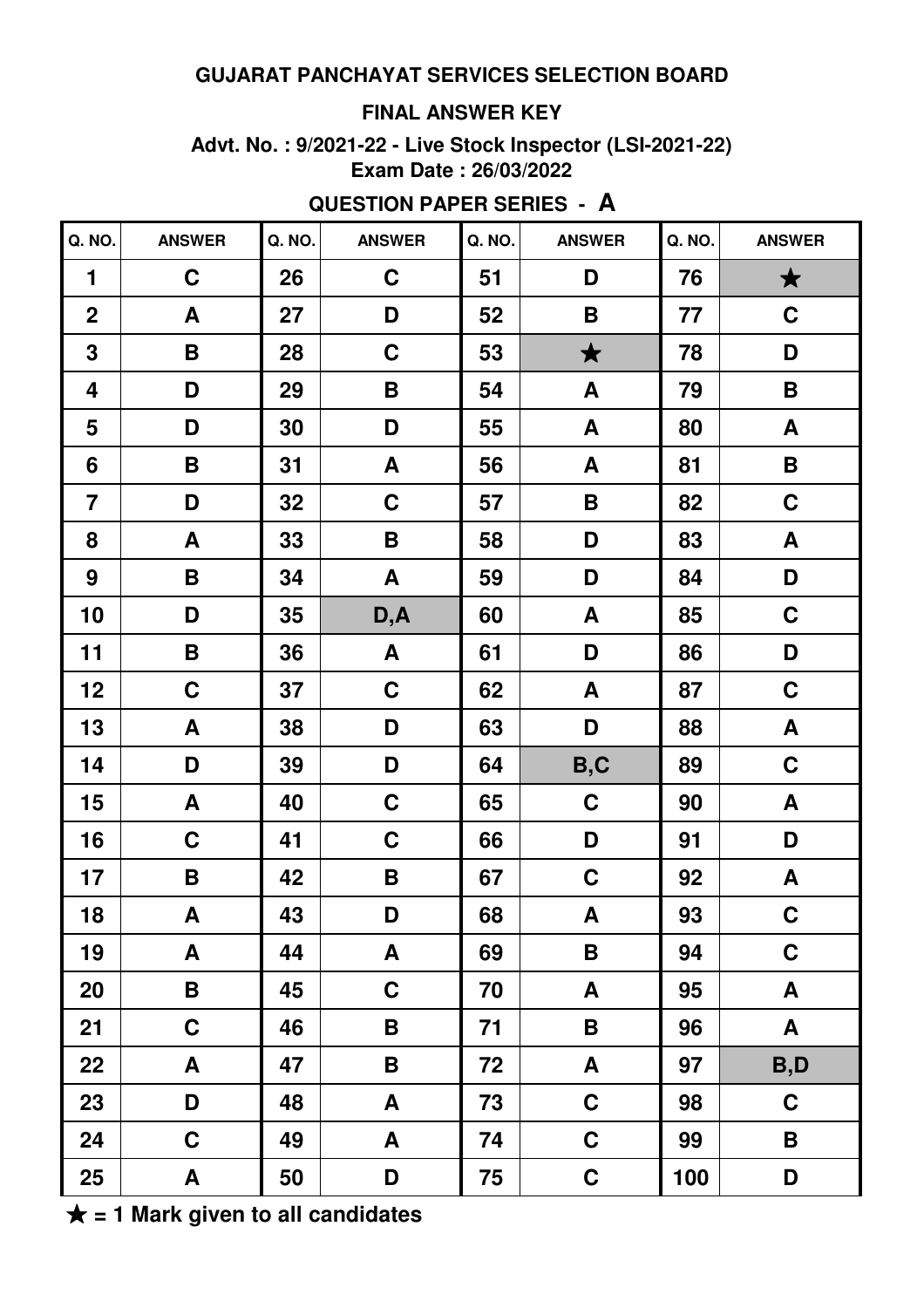### **FINAL ANSWER KEY**

**Advt. No. : 9/2021-22 - Live Stock Inspector (LSI-2021-22) Exam Date : 26/03/2022**

| Q. NO.                  | <b>ANSWER</b>      | Q. NO. | <b>ANSWER</b>             | Q. NO. | <b>ANSWER</b>      | Q. NO. | <b>ANSWER</b>             |
|-------------------------|--------------------|--------|---------------------------|--------|--------------------|--------|---------------------------|
| $\mathbf{1}$            | $\mathbf C$        | 26     | B                         | 51     | B                  | 76     | $\mathbf C$               |
| $\overline{2}$          | A                  | 27     | $\mathbf C$               | 52     | C, D               | 77     | D                         |
| $\mathbf 3$             | $\pmb{\mathsf{B}}$ | 28     | D                         | 53     | A                  | 78     | B                         |
| $\overline{\mathbf{4}}$ | $\mathbf C$        | 29     | A                         | 54     | B                  | 79     | $\boldsymbol{A}$          |
| 5                       | D                  | 30     | $\pmb{\mathsf{B}}$        | 55     | D                  | 80     | $\pmb{\mathsf{B}}$        |
| 6                       | A                  | 31     | $\pmb{\mathsf{B}}$        | 56     | $\mathsf B$        | 81     | $\mathbf C$               |
| $\overline{7}$          | A,B                | 32     | $\pmb{\mathsf{B}}$        | 57     | D                  | 82     | ${\bf A}$                 |
| 8                       | D                  | 33     | $\pmb{\mathsf{B}}$        | 58     | $\bigstar$         | 83     | D                         |
| $\boldsymbol{9}$        | D                  | 34     | $\pmb{\mathsf{B}}$        | 59     | $\mathbf C$        | 84     | D                         |
| 10                      | D                  | 35     | $\mathbf C$               | 60     | A                  | 85     | C, A                      |
| 11                      | D                  | 36     | D                         | 61     | D                  | 86     | $\pmb{\mathsf{B}}$        |
| 12                      | $\pmb{\mathsf{A}}$ | 37     | $\boldsymbol{\mathsf{A}}$ | 62     | $\mathbf C$        | 87     | $\mathsf B$               |
| 13                      | A                  | 38     | $\mathbf C$               | 63     | $\pmb{\mathsf{B}}$ | 88     | $\bigstar$                |
| 14                      | A                  | 39     | $\pmb{\mathsf{B}}$        | 64     | D                  | 89     | D                         |
| 15                      | $\pmb{\mathsf{B}}$ | 40     | D                         | 65     | $\mathbf C$        | 90     | $\boldsymbol{\mathsf{A}}$ |
| 16                      | B                  | 41     | $\pmb{\mathsf{A}}$        | 66     | $\boldsymbol{A}$   | 91     | B                         |
| 17                      | $\mathbf C$        | 42     | $\pmb{\mathsf{B}}$        | 67     | $\mathsf B$        | 92     | D                         |
| 18                      | $\mathbf C$        | 43     | D                         | 68     | B                  | 93     | A                         |
| 19                      | A                  | 44     | $\pmb{\mathsf{A}}$        | 69     | B                  | 94     | D                         |
| 20                      | D                  | 45     | $\mathbf C$               | 70     | B                  | 95     | $\mathbf C$               |
| 21                      | D                  | 46     | $\mathbf C$               | 71     | D                  | 96     | A                         |
| 22                      | A                  | 47     | $\mathbf C$               | 72     | D                  | 97     | A                         |
| 23                      | A                  | 48     | B                         | 73     | D                  | 98     | B                         |
| 24                      | B                  | 49     | B                         | 74     | A                  | 99     | $\mathbf C$               |
| 25                      | D                  | 50     | $\mathbf C$               | 75     | A                  | 100    | B                         |

**QUESTION PAPER SERIES - B**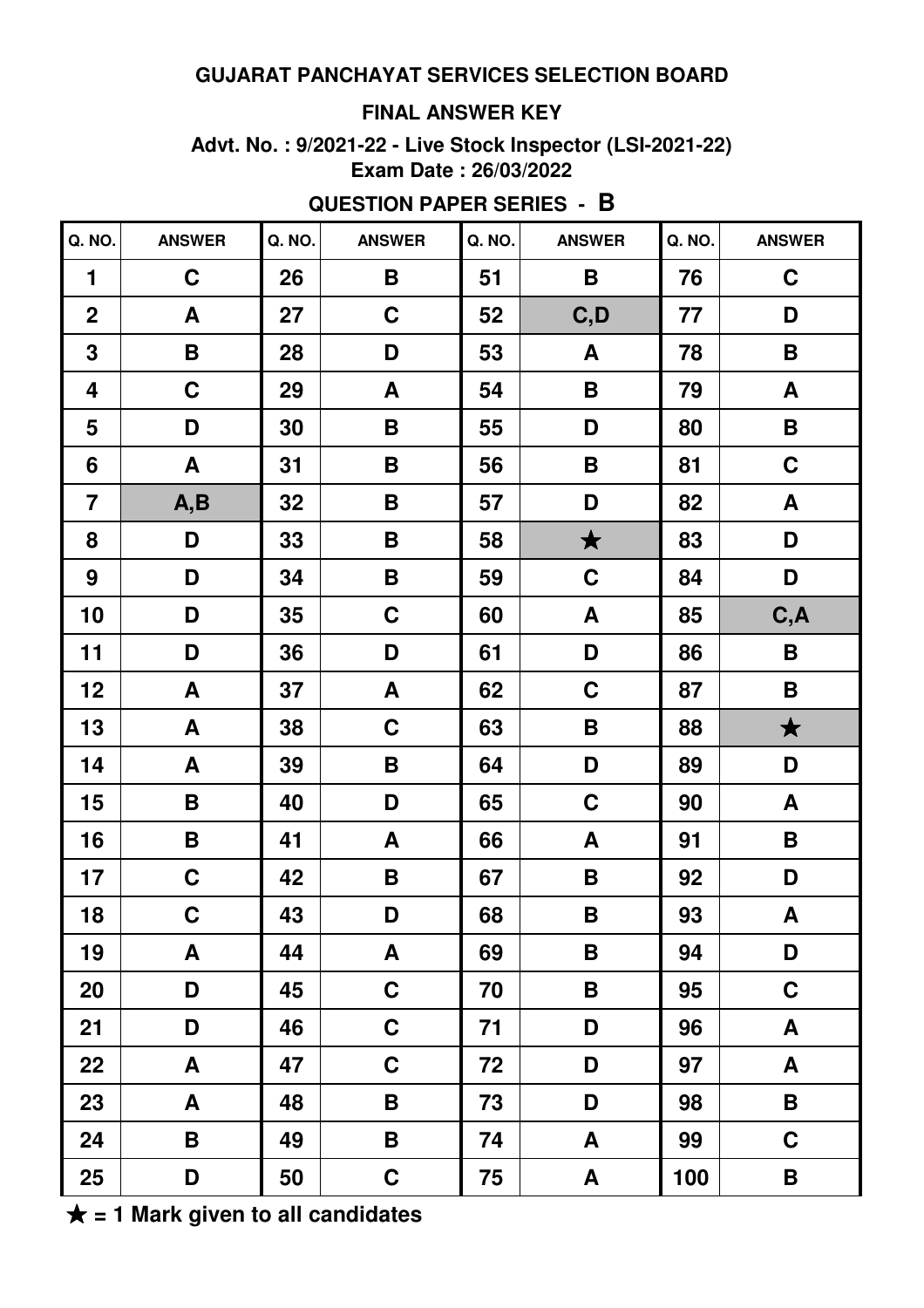### **FINAL ANSWER KEY**

**Advt. No. : 9/2021-22 - Live Stock Inspector (LSI-2021-22) Exam Date : 26/03/2022**

| Q. NO.<br>Q. NO.<br>Q. NO.<br><b>ANSWER</b><br>Q. NO.<br><b>ANSWER</b><br><b>ANSWER</b><br>26<br>$\mathbf{1}$<br>D<br>B<br>76<br>D<br>51<br>$\overline{2}$<br>27<br>$\pmb{\mathsf{B}}$<br>B<br>B<br>52<br>77<br>3<br>28<br>B<br>A<br>53<br>78<br>A<br>$\mathbf C$<br>29<br>79<br>$\overline{\mathbf{4}}$<br>B<br>A<br>54<br>5<br>30<br>$\pmb{\mathsf{B}}$<br>$\mathsf B$<br>A<br>55<br>80<br>31<br>$\pmb{\mathsf{B}}$<br>A<br>6<br>B<br>81<br>56<br>$\mathbf C$<br>$\mathbf C$<br>$\mathbf C$<br>$\overline{7}$<br>32<br>57<br>82<br>$\mathbf C$<br>B<br>8<br>B<br>33<br>83<br>58<br>B,C<br>$\boldsymbol{9}$<br>34<br>${\bf A}$<br>$\mathbf C$<br>84<br>59<br>$\mathbf C$<br>10<br>35<br>$\mathbf C$<br>D<br>85<br>60<br>11<br>$\mathbf C$<br>36<br>D<br>D<br>61<br>86<br>12<br>$\pmb{\mathsf{B}}$<br>D<br>A<br>37<br>87<br>62<br>13<br>$\mathbf C$<br>$\mathbf C$<br>D<br>38<br>63<br>88<br>14<br>$\mathbf C$<br>$\pmb{\mathsf{A}}$<br>A<br>39<br>89<br>64<br>15<br>A<br>$\pmb{\mathsf{A}}$<br>40<br>$\pmb{\mathsf{B}}$<br>65<br>90<br>16<br>$\mathbf C$<br>$\mathbf C$<br>$\mathbf B$<br>41<br>91<br>66<br>$\mathbf C$<br>17<br>$\mathbf C$<br>42<br>D<br>92<br>67<br>$\blacktriangle$<br>18<br>43<br>68<br>D<br>93<br>D<br>★<br>19<br>$\mathbf C$<br>A<br>44<br>$\mathbf C$<br>94<br>69<br>20<br>$\pmb{\mathsf{B}}$<br>$\mathbf C$<br>45<br>B<br>70<br>95<br>21<br>$\mathbf C$<br>D<br>46<br>D<br>96<br>71<br>22<br>47<br>A<br>B<br>97<br>A<br>72<br>23<br>$\mathbf C$<br>A<br>48<br>73<br>$\mathbf C$<br>98 |    |   |    |             |    |   |    |                  |
|-----------------------------------------------------------------------------------------------------------------------------------------------------------------------------------------------------------------------------------------------------------------------------------------------------------------------------------------------------------------------------------------------------------------------------------------------------------------------------------------------------------------------------------------------------------------------------------------------------------------------------------------------------------------------------------------------------------------------------------------------------------------------------------------------------------------------------------------------------------------------------------------------------------------------------------------------------------------------------------------------------------------------------------------------------------------------------------------------------------------------------------------------------------------------------------------------------------------------------------------------------------------------------------------------------------------------------------------------------------------------------------------------------------------------------------------------------------------------------------------------------------------|----|---|----|-------------|----|---|----|------------------|
|                                                                                                                                                                                                                                                                                                                                                                                                                                                                                                                                                                                                                                                                                                                                                                                                                                                                                                                                                                                                                                                                                                                                                                                                                                                                                                                                                                                                                                                                                                                 |    |   |    |             |    |   |    | <b>ANSWER</b>    |
|                                                                                                                                                                                                                                                                                                                                                                                                                                                                                                                                                                                                                                                                                                                                                                                                                                                                                                                                                                                                                                                                                                                                                                                                                                                                                                                                                                                                                                                                                                                 |    |   |    |             |    |   |    | D, B             |
|                                                                                                                                                                                                                                                                                                                                                                                                                                                                                                                                                                                                                                                                                                                                                                                                                                                                                                                                                                                                                                                                                                                                                                                                                                                                                                                                                                                                                                                                                                                 |    |   |    |             |    |   |    | $\mathbf C$      |
|                                                                                                                                                                                                                                                                                                                                                                                                                                                                                                                                                                                                                                                                                                                                                                                                                                                                                                                                                                                                                                                                                                                                                                                                                                                                                                                                                                                                                                                                                                                 |    |   |    |             |    |   |    | $\mathbf C$      |
|                                                                                                                                                                                                                                                                                                                                                                                                                                                                                                                                                                                                                                                                                                                                                                                                                                                                                                                                                                                                                                                                                                                                                                                                                                                                                                                                                                                                                                                                                                                 |    |   |    |             |    |   |    | $\bigstar$       |
|                                                                                                                                                                                                                                                                                                                                                                                                                                                                                                                                                                                                                                                                                                                                                                                                                                                                                                                                                                                                                                                                                                                                                                                                                                                                                                                                                                                                                                                                                                                 |    |   |    |             |    |   |    | $\boldsymbol{A}$ |
|                                                                                                                                                                                                                                                                                                                                                                                                                                                                                                                                                                                                                                                                                                                                                                                                                                                                                                                                                                                                                                                                                                                                                                                                                                                                                                                                                                                                                                                                                                                 |    |   |    |             |    |   |    | $\mathbf C$      |
|                                                                                                                                                                                                                                                                                                                                                                                                                                                                                                                                                                                                                                                                                                                                                                                                                                                                                                                                                                                                                                                                                                                                                                                                                                                                                                                                                                                                                                                                                                                 |    |   |    |             |    |   |    | D                |
|                                                                                                                                                                                                                                                                                                                                                                                                                                                                                                                                                                                                                                                                                                                                                                                                                                                                                                                                                                                                                                                                                                                                                                                                                                                                                                                                                                                                                                                                                                                 |    |   |    |             |    |   |    | ${\bf A}$        |
|                                                                                                                                                                                                                                                                                                                                                                                                                                                                                                                                                                                                                                                                                                                                                                                                                                                                                                                                                                                                                                                                                                                                                                                                                                                                                                                                                                                                                                                                                                                 |    |   |    |             |    |   |    | A                |
|                                                                                                                                                                                                                                                                                                                                                                                                                                                                                                                                                                                                                                                                                                                                                                                                                                                                                                                                                                                                                                                                                                                                                                                                                                                                                                                                                                                                                                                                                                                 |    |   |    |             |    |   |    | D                |
|                                                                                                                                                                                                                                                                                                                                                                                                                                                                                                                                                                                                                                                                                                                                                                                                                                                                                                                                                                                                                                                                                                                                                                                                                                                                                                                                                                                                                                                                                                                 |    |   |    |             |    |   |    | D                |
|                                                                                                                                                                                                                                                                                                                                                                                                                                                                                                                                                                                                                                                                                                                                                                                                                                                                                                                                                                                                                                                                                                                                                                                                                                                                                                                                                                                                                                                                                                                 |    |   |    |             |    |   |    | ${\bf A}$        |
|                                                                                                                                                                                                                                                                                                                                                                                                                                                                                                                                                                                                                                                                                                                                                                                                                                                                                                                                                                                                                                                                                                                                                                                                                                                                                                                                                                                                                                                                                                                 |    |   |    |             |    |   |    | B                |
|                                                                                                                                                                                                                                                                                                                                                                                                                                                                                                                                                                                                                                                                                                                                                                                                                                                                                                                                                                                                                                                                                                                                                                                                                                                                                                                                                                                                                                                                                                                 |    |   |    |             |    |   |    | B                |
|                                                                                                                                                                                                                                                                                                                                                                                                                                                                                                                                                                                                                                                                                                                                                                                                                                                                                                                                                                                                                                                                                                                                                                                                                                                                                                                                                                                                                                                                                                                 |    |   |    |             |    |   |    | D                |
|                                                                                                                                                                                                                                                                                                                                                                                                                                                                                                                                                                                                                                                                                                                                                                                                                                                                                                                                                                                                                                                                                                                                                                                                                                                                                                                                                                                                                                                                                                                 |    |   |    |             |    |   |    | D                |
|                                                                                                                                                                                                                                                                                                                                                                                                                                                                                                                                                                                                                                                                                                                                                                                                                                                                                                                                                                                                                                                                                                                                                                                                                                                                                                                                                                                                                                                                                                                 |    |   |    |             |    |   |    | $\mathsf B$      |
|                                                                                                                                                                                                                                                                                                                                                                                                                                                                                                                                                                                                                                                                                                                                                                                                                                                                                                                                                                                                                                                                                                                                                                                                                                                                                                                                                                                                                                                                                                                 |    |   |    |             |    |   |    | $\mathbf C$      |
|                                                                                                                                                                                                                                                                                                                                                                                                                                                                                                                                                                                                                                                                                                                                                                                                                                                                                                                                                                                                                                                                                                                                                                                                                                                                                                                                                                                                                                                                                                                 |    |   |    |             |    |   |    | A                |
|                                                                                                                                                                                                                                                                                                                                                                                                                                                                                                                                                                                                                                                                                                                                                                                                                                                                                                                                                                                                                                                                                                                                                                                                                                                                                                                                                                                                                                                                                                                 |    |   |    |             |    |   |    | D, A             |
|                                                                                                                                                                                                                                                                                                                                                                                                                                                                                                                                                                                                                                                                                                                                                                                                                                                                                                                                                                                                                                                                                                                                                                                                                                                                                                                                                                                                                                                                                                                 |    |   |    |             |    |   |    | $\mathbf C$      |
|                                                                                                                                                                                                                                                                                                                                                                                                                                                                                                                                                                                                                                                                                                                                                                                                                                                                                                                                                                                                                                                                                                                                                                                                                                                                                                                                                                                                                                                                                                                 |    |   |    |             |    |   |    | D                |
|                                                                                                                                                                                                                                                                                                                                                                                                                                                                                                                                                                                                                                                                                                                                                                                                                                                                                                                                                                                                                                                                                                                                                                                                                                                                                                                                                                                                                                                                                                                 |    |   |    |             |    |   |    | A                |
|                                                                                                                                                                                                                                                                                                                                                                                                                                                                                                                                                                                                                                                                                                                                                                                                                                                                                                                                                                                                                                                                                                                                                                                                                                                                                                                                                                                                                                                                                                                 | 24 | A | 49 | $\mathbf C$ | 74 | B | 99 | A                |
| 25<br>$\mathbf C$<br>50<br>A<br>75<br>B<br>100                                                                                                                                                                                                                                                                                                                                                                                                                                                                                                                                                                                                                                                                                                                                                                                                                                                                                                                                                                                                                                                                                                                                                                                                                                                                                                                                                                                                                                                                  |    |   |    |             |    |   |    | $\boldsymbol{A}$ |

# **QUESTION PAPER SERIES - C**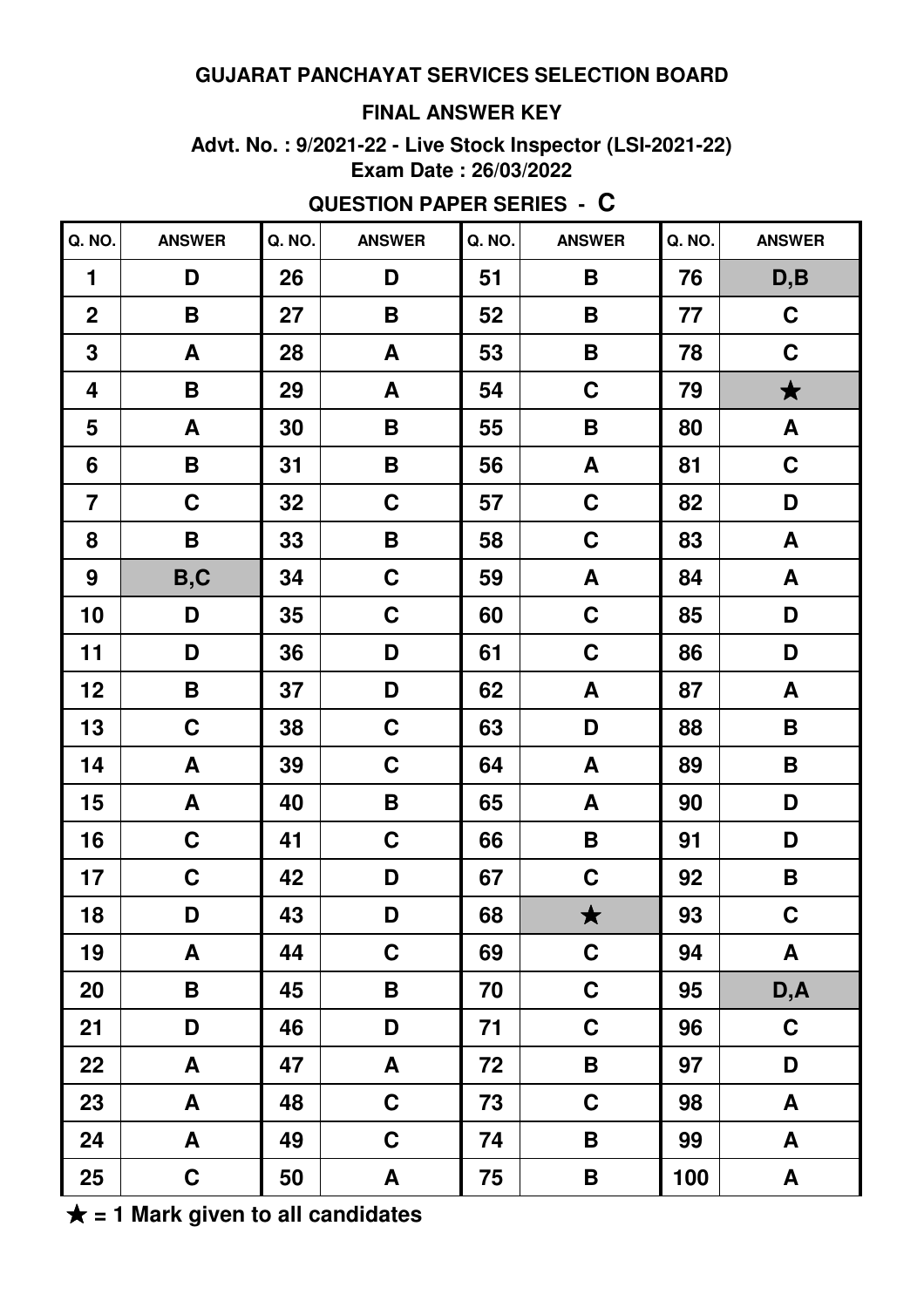### **FINAL ANSWER KEY**

**Advt. No. : 9/2021-22 - Live Stock Inspector (LSI-2021-22) Exam Date : 26/03/2022**

| <b>ANSWER</b>             | Q. NO. | <b>ANSWER</b>      | Q. NO. | <b>ANSWER</b> | Q. NO. | <b>ANSWER</b>      |
|---------------------------|--------|--------------------|--------|---------------|--------|--------------------|
| B                         | 26     | D                  | 51     | A             | 76     | B                  |
| B                         | 27     | $\pmb{\mathsf{B}}$ | 52     | $\bigstar$    | 77     | $\mathbf C$        |
| $\mathbf C$               | 28     | D                  | 53     | A             | 78     | $\mathbf C$        |
| A                         | 29     | $\mathbf C$        | 54     | C             | 79     | B                  |
| $\mathbf C$               | 30     | A                  | 55     | D             | 80     | B                  |
| A                         | 31     | D                  | 56     | D             | 81     | $\mathbf C$        |
| B                         | 32     | D                  | 57     | B             | 82     | D                  |
| D                         | 33     | $\mathbf C$        | 58     | A             | 83     | B                  |
| D                         | 34     | B                  | 59     | C             | 84     | $\mathbf C$        |
| B                         | 35     | B                  | 60     | D             | 85     | B                  |
| $\mathbf C$               | 36     | D                  | 61     | $\mathbf C$   | 86     | A                  |
| D                         | 37     | A                  | 62     | D             | 87     | D                  |
| D                         | 38     | A                  | 63     | C             | 88     | D                  |
| $\mathbf C$               | 39     | D                  | 64     | D             | 89     | A                  |
| $\mathbf C$               | 40     | A                  | 65     | D             | 90     | $\mathbf C$        |
| A                         | 41     | $\pmb{\mathsf{B}}$ | 66     | $\bigstar$    | 91     | B                  |
| B                         | 42     | $\mathbf C$        | 67     | D             | 92     | B                  |
| $\boldsymbol{\mathsf{A}}$ | 43     | C, D               | 68     | D             | 93     | $\pmb{\mathsf{B}}$ |
| A                         | 44     | $\mathbf C$        | 69     | A, C          | 94     | D                  |
| D                         | 45     | $\mathsf B$        | 70     | $\mathbf{A}$  | 95     | $\mathbf C$        |
| D                         | 46     | $\mathbf C$        | 71     | B             | 96     | B                  |
| B                         | 47     | D                  | 72     | D             | 97     | B                  |
| $\mathbf C$               | 48     | A                  | 73     | A, B          | 98     | A                  |
| B                         | 49     | D                  | 74     | $\mathbf C$   | 99     | B                  |
| $\mathbf C$               | 50     | A                  | 75     | D             | 100    | D                  |
|                           |        |                    |        |               |        |                    |

# **QUESTION PAPER SERIES - D**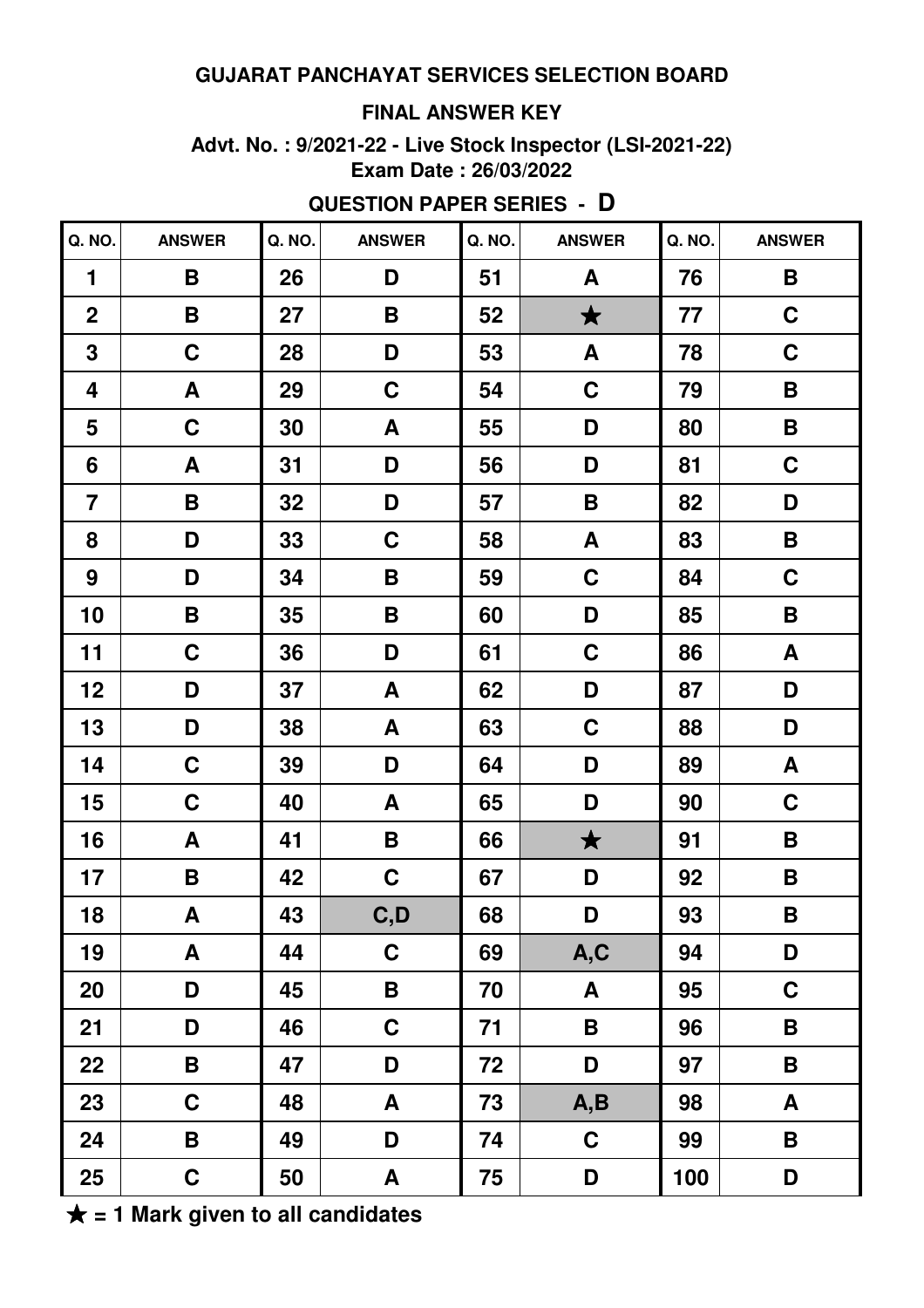### **FINAL ANSWER KEY**

**Advt. No. : 9/2021-22 - Live Stock Inspector (LSI-2021-22) Exam Date : 26/03/2022**

| Q. NO.         | <b>ANSWER</b> | Q. NO. | <b>ANSWER</b>      | Q. NO. | <b>ANSWER</b> | Q. NO. | <b>ANSWER</b>      |
|----------------|---------------|--------|--------------------|--------|---------------|--------|--------------------|
| $\mathbf{1}$   | B             | 26     | A                  | 51     | A             | 76     | $\mathbf C$        |
| $\overline{2}$ | B             | 27     | A                  | 52     | A             | 77     | B                  |
| 3              | D             | 28     | $\pmb{\mathsf{B}}$ | 53     | $\mathbf C$   | 78     | A                  |
| 4              | $\mathbf C$   | 29     | A                  | 54     | $\bigstar$    | 79     | $\mathbf C$        |
| 5              | $\mathbf C$   | 30     | $\mathbf C$        | 55     | A             | 80     | D                  |
| 6              | A             | 31     | $\mathbf C$        | 56     | $\mathbf C$   | 81     | D                  |
| $\overline{7}$ | A             | 32     | $\mathbf C$        | 57     | B             | 82     | $\mathbf C$        |
| 8              | B             | 33     | B                  | 58     | D             | 83     | B                  |
| 9              | $\mathbf C$   | 34     | A                  | 59     | D             | 84     | B                  |
| 10             | D             | 35     | $\mathbf C$        | 60     | D             | 85     | B                  |
| 11             | A             | 36     | D                  | 61     | D             | 86     | B,C                |
| 12             | A             | 37     | $\mathbf C$        | 62     | D             | 87     | $\boldsymbol{A}$   |
| 13             | A             | 38     | D, A               | 63     | C             | 88     | $\mathbf C$        |
| 14             | $\mathbf C$   | 39     | $\mathbf C$        | 64     | C             | 89     | ${\bf A}$          |
| 15             | A             | 40     | D                  | 65     | A             | 90     | $\mathbf C$        |
| 16             | A             | 41     | D                  | 66     | A             | 91     | ${\bf A}$          |
| 17             | D             | 42     | $\pmb{\mathsf{B}}$ | 67     | B             | 92     | ${\bf A}$          |
| 18             | $\mathbf C$   | 43     | D                  | 68     | D             | 93     | $\pmb{\mathsf{A}}$ |
| 19             | D             | 44     | $\pmb{\mathsf{B}}$ | 69     | A             | 94     | B,D                |
| 20             | A             | 45     | D                  | 70     | D             | 95     | $\mathbf C$        |
| 21             | D             | 46     | B                  | 71     | $\mathbf C$   | 96     | D                  |
| 22             | D             | 47     | $\pmb{\mathsf{A}}$ | 72     | A             | 97     | D                  |
| 23             | $\mathbf C$   | 48     | B                  | 73     | $\mathbf C$   | 98     | A                  |
| 24             | B             | 49     | D                  | 74     | $\mathbf C$   | 99     | A                  |
| 25             | A             | 50     | B                  | 75     | B             | 100    | $\bigstar$         |

**QUESTION PAPER SERIES - E**